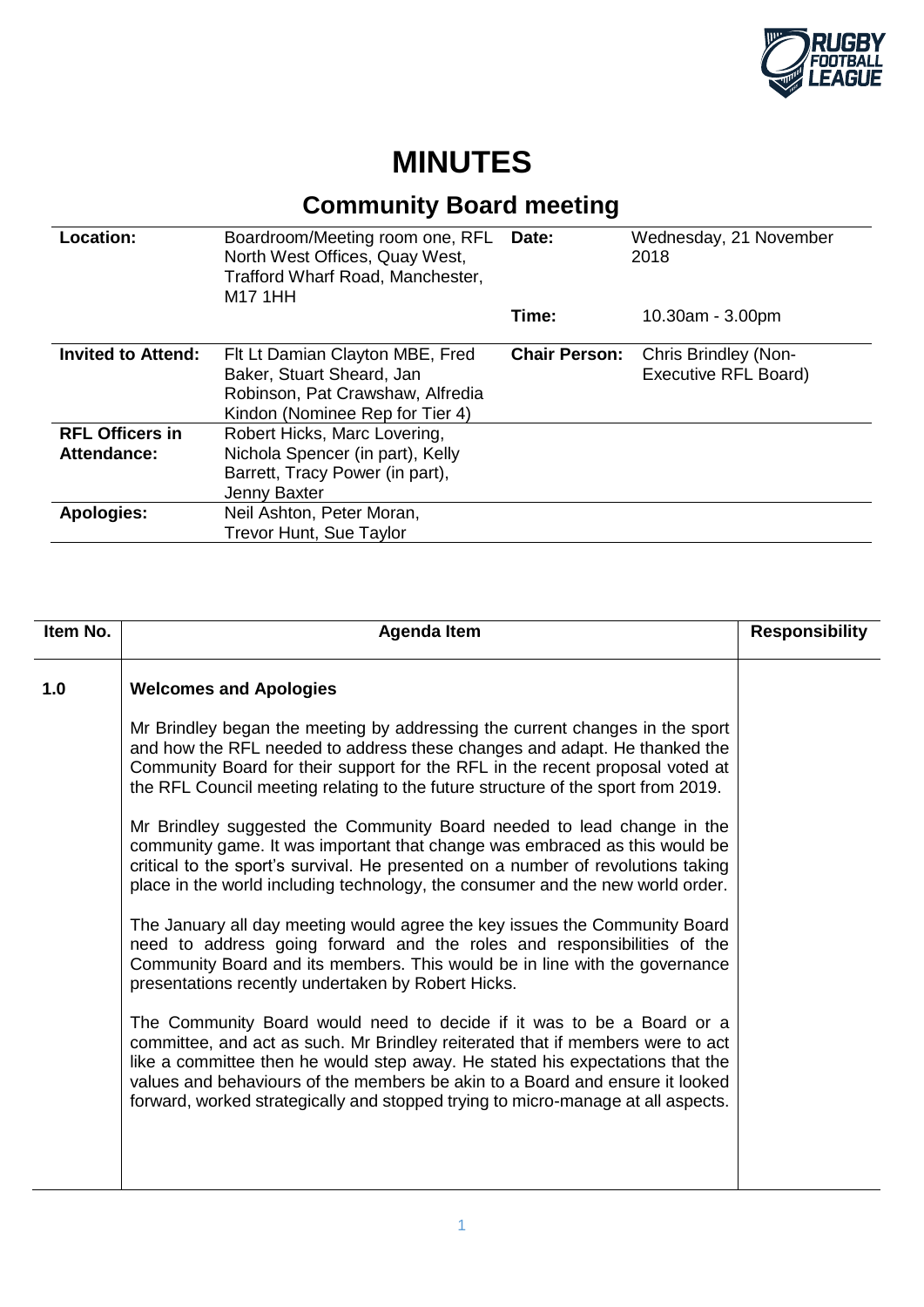|     | Difficult decisions surrounding the RFL's current financial position, prioritising<br>workstreams and being unable to service the game as in previous times were<br>conversed. Mr Brindley reiterated the assistance he was able to provide in terms<br>of strategy in times of low resource. |                      |
|-----|-----------------------------------------------------------------------------------------------------------------------------------------------------------------------------------------------------------------------------------------------------------------------------------------------|----------------------|
|     | Mr Brindley presented further slides which would be circulated to the Board. This<br>included different Organisational Management Styles, The Role of the Board,<br>Task of the Board, An Effective Board, The Roles of the Chair and Members.                                                | Jenny Baxter         |
|     | Ralph Rimmer was to attend the January Community Board meeting.<br>Subsequently Ralph Rimmer has confirmed his attendance, demonstrating his<br>commitment to the Community Board and the Community game.                                                                                     |                      |
|     | Alfredia Kindon was introduced as the Tier 4 representative for this meeting and<br>all delegates were welcomed. The apologies were noted as above.                                                                                                                                           |                      |
| 2.0 | Minutes from the previous meeting                                                                                                                                                                                                                                                             |                      |
|     | Mr Baker suggested an amend to item 4.1 referring to 'alternative offers to be<br>launched' and replace 'competing offers'.                                                                                                                                                                   | Jenny Baxter         |
|     | Via email, Mr Hunt had suggested item 11.0 required rewording to indicate that<br>the NCL management would be willing to run any new southern tier 4<br>competition.                                                                                                                          | Jenny Baxter         |
|     | Following these amends, the minutes were approved as a true and accurate<br>record of the previous meeting.                                                                                                                                                                                   |                      |
| 3.0 | <b>Matters Arising</b>                                                                                                                                                                                                                                                                        |                      |
|     | The action tracker was viewed and analysed.                                                                                                                                                                                                                                                   |                      |
|     | The Community Board 2019 dates were to be discussed later in the meeting.                                                                                                                                                                                                                     |                      |
|     | A further discussion on the RESPECT campaign would be part of the January<br>Away Day.                                                                                                                                                                                                        |                      |
|     | Hive was on the upcoming Executive Board agenda. This would also make part<br>of the January meeting.                                                                                                                                                                                         |                      |
|     | The Strategy required for areas outside the heartlands would be on the agenda<br>for the January Away Day.                                                                                                                                                                                    |                      |
|     | The agreed the Governance structure would be presented to the RFL Board in<br>January.                                                                                                                                                                                                        |                      |
|     | The calendar for the professional game was now finalised. This would now allow<br>the community game calendar to be confirmed. Leagues' fixture calendars were                                                                                                                                | <b>Kelly Barrett</b> |
|     | being compiled.                                                                                                                                                                                                                                                                               |                      |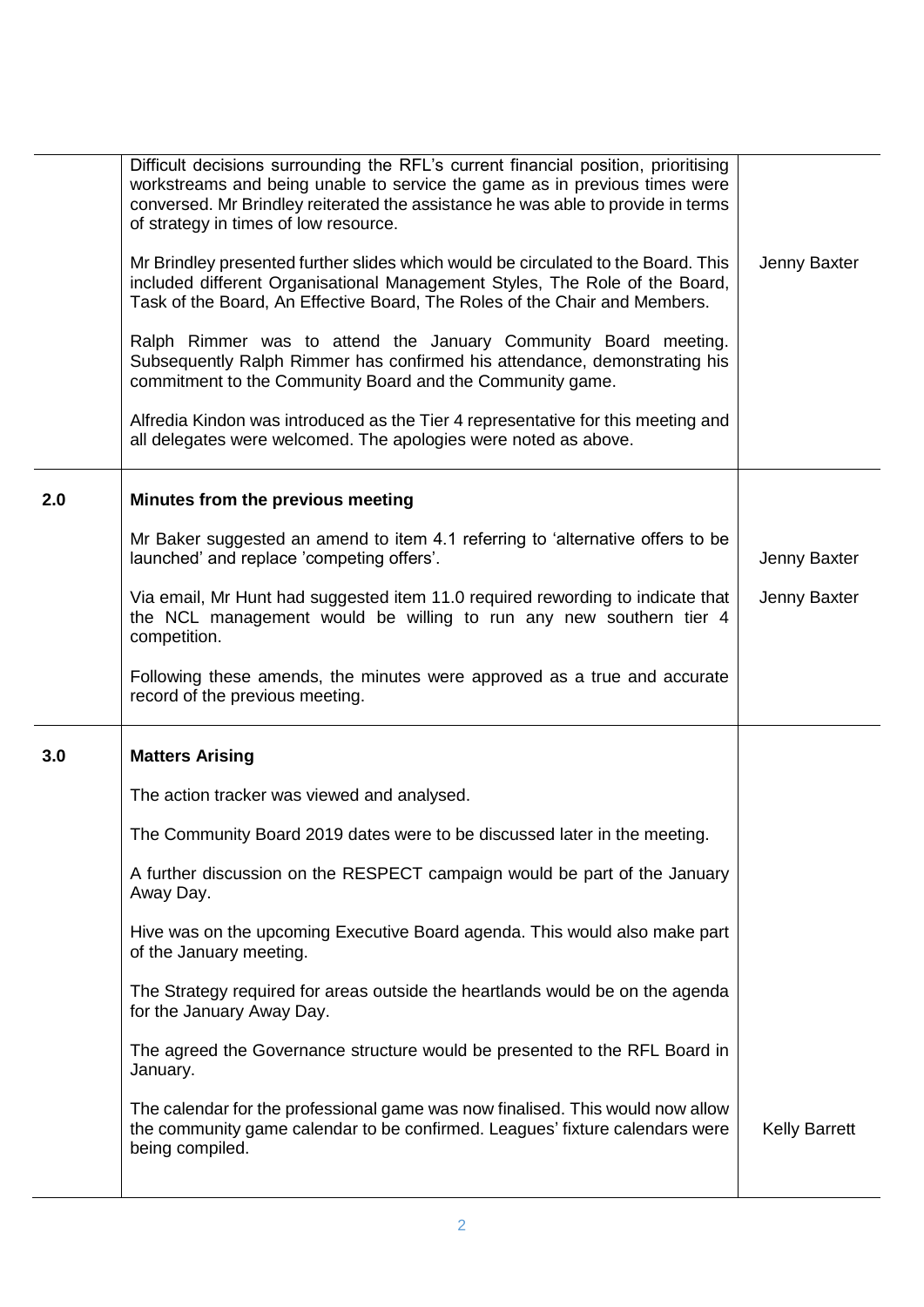|     | The MO standing report required expanding to become more informative. It was<br>proposed Mark Howorth was to present/produce a paper for the January<br>meeting. The Match Official strategy, resources and report improvements were<br>to be additions to the Action tracker.                                                                                                                                 | Jenny Baxter        |
|-----|----------------------------------------------------------------------------------------------------------------------------------------------------------------------------------------------------------------------------------------------------------------------------------------------------------------------------------------------------------------------------------------------------------------|---------------------|
|     | Some other areas for discussion at the January Away Day were how each<br>member of the Board could become a Champion/Ambassador for a particular<br>area of the game, and a review of a game-wide Match Officials Strategy.                                                                                                                                                                                    |                     |
| 4.0 | <b>Standing reports</b>                                                                                                                                                                                                                                                                                                                                                                                        |                     |
|     | Mr Hunt's questions would be answered and responded to when the minutes<br>were circulated. All other queries had been responded to premeeting.                                                                                                                                                                                                                                                                | <b>Robert Hicks</b> |
| 5.0 | <b>Membership</b>                                                                                                                                                                                                                                                                                                                                                                                              |                     |
|     | The OuRLeague membership figures were presented. Ms Spencer stated that<br>currently there were 85,475 registered members. This meant membership was<br>on track to meet the target of 100,000 by the end of 2018. It was noted that<br>streaming was believed to be heavily linked in assisting with increasing<br>membership figures.                                                                        |                     |
|     | A discussion took place around increasing the percentage of registered<br>community game players signed up to membership and how to best attract junior<br>players. A single sign-on solution was currently being reviewed by the<br>Executives.                                                                                                                                                               |                     |
|     | OuRLeague promotional resources becoming available to clubs was discussed.<br>Ms Spencer was tasked to circulate some digital promotion of OuRLeague to<br>members in order for them to circulate these into the Community game. Ms<br>Spencer stated that there was a plan to make the app more community focused.<br>Furthermore, there was a possibility of a child friendly version becoming<br>available. | Nichola Spencer     |
|     | The schedule of streamed games for 2019 was being finalised and would then<br>be circulated for promotion.                                                                                                                                                                                                                                                                                                     |                     |
|     | The commercial revenue of OuRLeague was discussed.                                                                                                                                                                                                                                                                                                                                                             |                     |
| 9.0 | Website                                                                                                                                                                                                                                                                                                                                                                                                        |                     |
|     | This agenda item was brought forward in the meeting due to Ms Spencer<br>presenting on both this and Membership.                                                                                                                                                                                                                                                                                               |                     |
|     | It was agreed the navigation of the website was the Board's biggest issue.                                                                                                                                                                                                                                                                                                                                     |                     |
|     | Ms Spencer requested any specific questions be emailed to her within 7 days of<br>the meeting.                                                                                                                                                                                                                                                                                                                 | All                 |
|     | Ms Barrett requested a site map for the Community Game section of the website.                                                                                                                                                                                                                                                                                                                                 | Nichola Spencer     |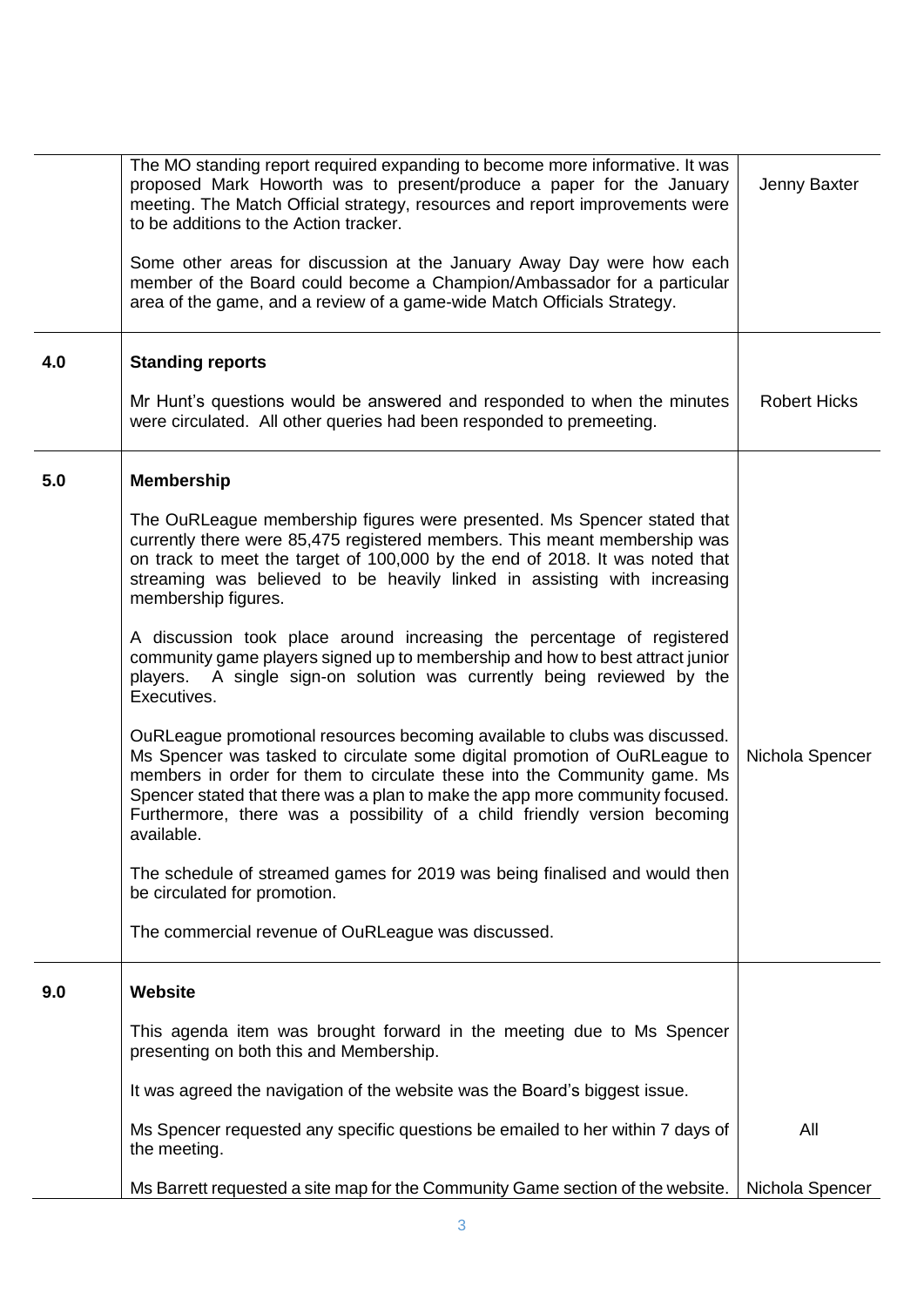| 6.0  | 12-18 review update                                                                                                                                                                                                                                                                                                    |  |
|------|------------------------------------------------------------------------------------------------------------------------------------------------------------------------------------------------------------------------------------------------------------------------------------------------------------------------|--|
|      | Mr Lovering discussed his presentation of which the salient points of note were:                                                                                                                                                                                                                                       |  |
|      | Retention of players was challenging with a lack of transition into Open Age.<br>The RFL informed Sport England it would be completing this review, which<br>was the largest review ever conducted by the game.<br>An independent Company (Grey Matters) had been working with the RFL<br>$\bullet$<br>for the review. |  |
|      | The strategic review meeting chaired by Andy Burnham was explained.<br>$\bullet$<br>The review's recommendations were due shortly which would then be<br>$\bullet$<br>received by the RFL Board and Council with the Community Board to<br>receive an update in January.                                               |  |
|      | The key issues/themes of the findings had not been anything previously<br>$\bullet$<br>unidentified (the key issues/themes were not to be read in priority order on<br>the slide).                                                                                                                                     |  |
|      | ETP and Scholarships within a review of the Academy licensing were to be<br>$\bullet$<br>reviewed.                                                                                                                                                                                                                     |  |
| 10.0 | RLWC2021 update                                                                                                                                                                                                                                                                                                        |  |
|      | Ms Power discussed her presentation of which the salient points were:                                                                                                                                                                                                                                                  |  |
|      | The host town/city submission deadline had passed and the announcements<br>were due in January 2019.                                                                                                                                                                                                                   |  |
|      | The structure of the competitions had been agreed and were presented. For the<br>Men's competition for the first time in the history of the tournament, a draw for<br>the group stages would take place.                                                                                                               |  |
|      | The Women and Wheelchair structure, timelines for applications were to mirror<br>one another but differ in proposed geographical makeup.                                                                                                                                                                               |  |
|      | The Festival of World Cups (FoWC) was discussed. The host city/town selection<br>was currently underway with consultation ongoing with partners. There were<br>ongoing talks with partners regarding both Touch and Tag forming part of the<br>FoWC.                                                                   |  |
|      | The International Development programme was explained; Its objective was to<br>work with 16 emerging Rugby League nations as identified by the RLIF to share<br>best practice and support the sport internationally.                                                                                                   |  |
|      | The Capital Grants programme, 'created by RLWC2021' was described and<br>applications received so far were identified. The application was open and<br>available on the World Cup website. Community Board members were<br>encouraged to promote this work.                                                            |  |
|      | The roadmap and key dates to 2021 were detailed.                                                                                                                                                                                                                                                                       |  |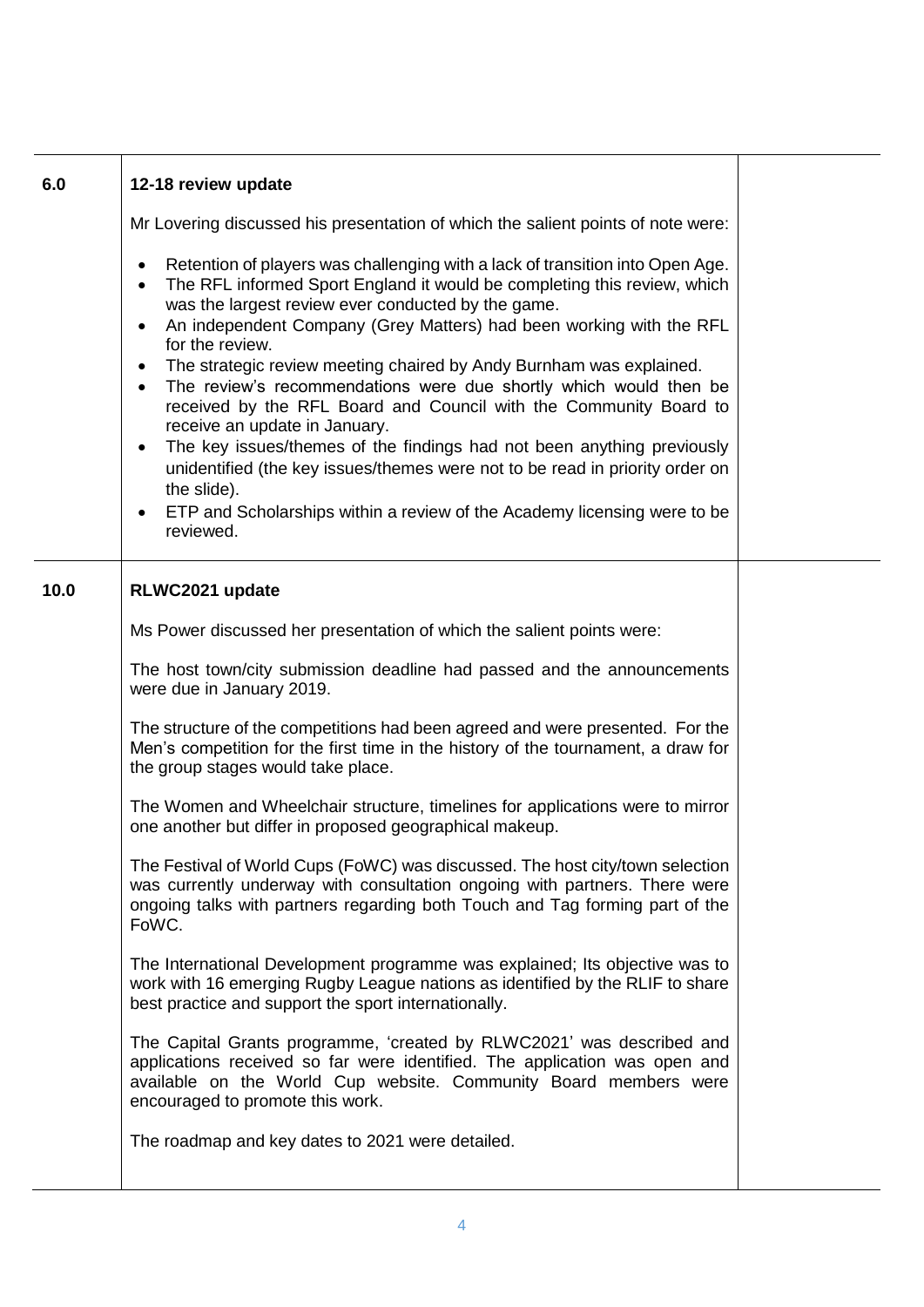|     | Ms Crawshaw questioned if the host town/cities criteria for the FoWC had been<br>identified. Ms Power suggested this had not been finalised at the current time<br>but would be ongoing once locations had been selected, and then negotiations<br>would take place to finalise the criteria.<br>Ms Power stated the reviews from both the 2013 and 2017 World Cups had been<br>considered to assist in the selection of the host towns/cities.<br>It was suggested the RLWC2021 should seek criteria for the hosts of the FoWC<br>as well as the main competition and should look to tap into the experience of<br>Community Board members to assist with this. |  |
|-----|------------------------------------------------------------------------------------------------------------------------------------------------------------------------------------------------------------------------------------------------------------------------------------------------------------------------------------------------------------------------------------------------------------------------------------------------------------------------------------------------------------------------------------------------------------------------------------------------------------------------------------------------------------------|--|
| 7.0 | <b>Operational Rules 2019</b>                                                                                                                                                                                                                                                                                                                                                                                                                                                                                                                                                                                                                                    |  |
|     | The Community Board recommended approval of the Operational Rules for Tiers<br>4 – 6 and asked that the RFL Board agree these at its next meeting.                                                                                                                                                                                                                                                                                                                                                                                                                                                                                                               |  |
|     | A further amend was detailed in addition to the received amendments. The<br>proposed amends would be for Level 1 qualified coaches to have the authority<br>to cover all requirements to be a PRL Head Coach, without requiring a Level 2<br>qualification. It was agreed the Operational Rules should reflect this.                                                                                                                                                                                                                                                                                                                                             |  |
| 8.0 | <b>End of Season review</b>                                                                                                                                                                                                                                                                                                                                                                                                                                                                                                                                                                                                                                      |  |
|     | Ms Barrett expanded on the presentation and explained the purpose and<br>process for the end of season reviews. She explained they mirrored Sport<br>England targets which included the RFL being dedicated to review competitions<br>annually. The Open Age review would be used to gain feedback from players,<br>but clubs would also be contacted for their views.                                                                                                                                                                                                                                                                                           |  |
|     | Ms Barrett shared the completed match statistics of games played for the<br>Member League and National Conference League Competitions. This showed<br>an increase of 8% in completion rates from 2017 to 2018.                                                                                                                                                                                                                                                                                                                                                                                                                                                   |  |
|     | The main success of 2018 were how the Clubs had adapted to using LeagueNet<br>to register, enter scores and team sheet information directly onto the system. In<br>addition, the Women and Girls' Competition has seen an increase in teams and<br>registrations.                                                                                                                                                                                                                                                                                                                                                                                                |  |
|     | Ms Barrett explained the current challenges;                                                                                                                                                                                                                                                                                                                                                                                                                                                                                                                                                                                                                     |  |
|     | With the influx of Girls' teams, it was essential to ensure that the mandatory<br>$\bullet$<br>safeguarding requirements were in place before any fixtures take place.<br>An offer for U16-U20 in the Girls' game could be explored to assist the<br>$\bullet$<br>transition of Girls at U16 into the Open Age game.<br>Establishing a Tier 4 competition in the South. This would address<br>$\bullet$<br>differences in playing standards and encourage growth in the Regional<br>Leagues.<br>Exploring an offer for U20s to assist the transition in the Men's game from<br>٠<br>Youth to Open Age. #RLT20 to be linked to this campaign.                     |  |
|     |                                                                                                                                                                                                                                                                                                                                                                                                                                                                                                                                                                                                                                                                  |  |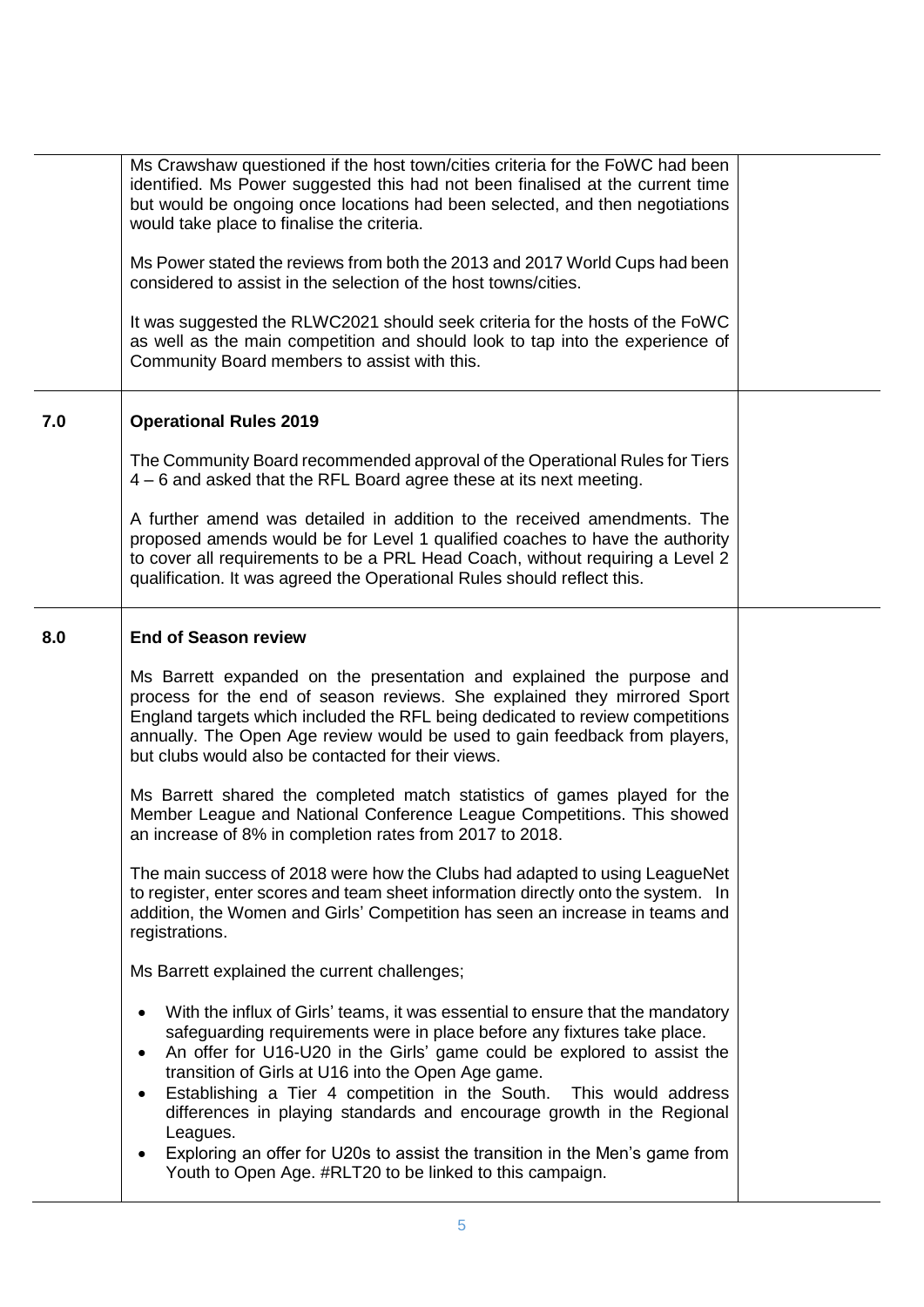|      | There were recommendations that the Community Board should review the<br>whole community game seasons, not just the ones that the RFL are responsible<br>for. Ms Barrett was tasked to lead on this with the Leagues.<br>The North West should be more engaged with the LeagueNet system. Direct                                                                                                                                                         | <b>Kelly Barrett</b>          |
|------|----------------------------------------------------------------------------------------------------------------------------------------------------------------------------------------------------------------------------------------------------------------------------------------------------------------------------------------------------------------------------------------------------------------------------------------------------------|-------------------------------|
|      | club engagement was discussed in order to encourage the North West to use<br>LeagueNet.                                                                                                                                                                                                                                                                                                                                                                  |                               |
| 11.0 | Any other business                                                                                                                                                                                                                                                                                                                                                                                                                                       |                               |
|      | Mr Lovering presented the staffing structures for both Performance and<br>Development and Operations and Legal.                                                                                                                                                                                                                                                                                                                                          |                               |
|      | Thomas Brindle had been appointed to the role of Head of Growth, leaving the<br>Sustainable Clubs and Foundations Manager role vacant. The Education Lead<br>role was also vacant and the recruitment process to replace was underway.                                                                                                                                                                                                                   |                               |
|      | Mr Lovering gave reassurance the Education section of the department was<br>supported well by Operations colleagues and that of the P&D Business Support<br>team.                                                                                                                                                                                                                                                                                        |                               |
|      | Mr Lovering stated there was a possibility for a dedicated Administrator for solely<br>the Development team to lead on events.                                                                                                                                                                                                                                                                                                                           |                               |
|      | Mr Brindley described the importance of understanding why colleagues leave<br>roles and if this was due to anything other than moving onto a progressive role.<br>He summarised the affect on work, disruption to services and level of service<br>impact and how workstreams should be protected from colleagues' departure<br>from the business. He described the importance of ensuring workload was not<br>the reasoning behind colleague's leaving. |                               |
|      | Communication of staffing changes to outside the organisation was discussed.                                                                                                                                                                                                                                                                                                                                                                             |                               |
|      | Ms Crawshaw suggested the structure of the community game and its strategy<br>was in need of amending, to which Mr Lovering stated the current strategy<br>reflected the Sport England objectives and if amended, they would require<br>aligning with both Sport England objectives and the game's needs.                                                                                                                                                |                               |
|      | Mr Lovering was tasked to contact Neil Ashton to seek clarity on issues in the<br>Schools sector regarding the RFL education structure and its change<br>communication. Ms Crawshaw was to produce feedback regarding this from the<br>Universities.                                                                                                                                                                                                     | Marc Lovering<br>Pat Crawshaw |
|      | Mr Lovering explained moving forward, all Development colleagues would be<br>based at the Quay West office.                                                                                                                                                                                                                                                                                                                                              |                               |
|      | In the Operations structure, a new Competition Manager was to be appointed<br>following the departure of Chris Spurr into P&D.                                                                                                                                                                                                                                                                                                                           |                               |
|      |                                                                                                                                                                                                                                                                                                                                                                                                                                                          |                               |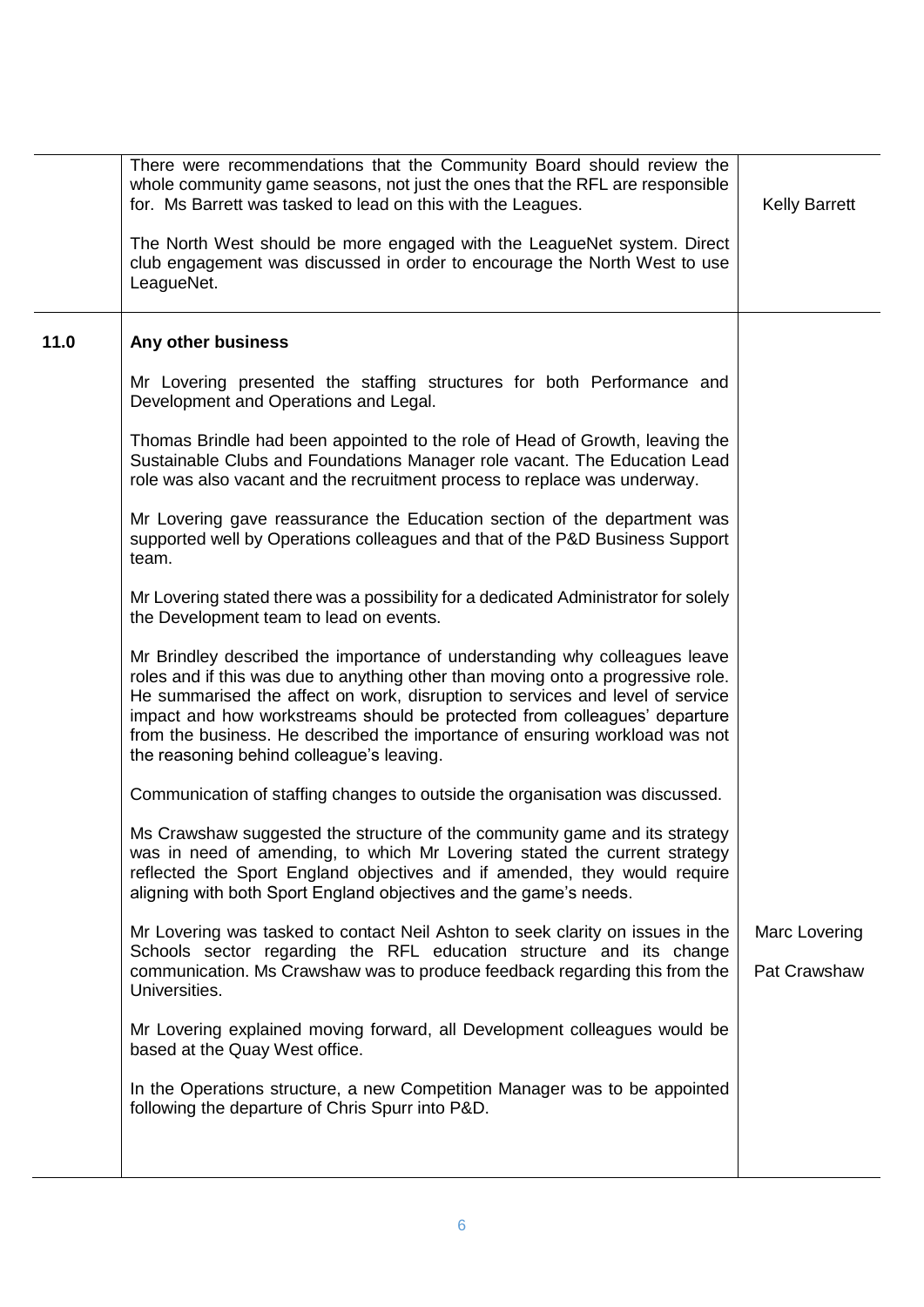| 12.0 | <b>Preparation for Strategic Meeting</b>                                                                                                                                                                                                                                                          |                     |
|------|---------------------------------------------------------------------------------------------------------------------------------------------------------------------------------------------------------------------------------------------------------------------------------------------------|---------------------|
|      | The agenda for the January all day Community Board meeting was discussed,<br>with a first draft agenda presented.                                                                                                                                                                                 |                     |
|      | How Community Board members represented their respective areas and a lack<br>of communication to the leagues was discussed. The solution was for better<br>clarity of the role of Community Board members, and in turn what members were<br>to expect from the RFL officers and the NED as chair. |                     |
|      | Tony Sutton would attend the Away Day and provide a presentation on the<br>finances of Rugby League.                                                                                                                                                                                              |                     |
|      | The strategy to the RLWC2021 and in turn making the community game<br>sustainable was discussed.                                                                                                                                                                                                  |                     |
|      | The priorities in resource throughout the community game was to be brought to<br>the January Away Day. How to use these resources, staffing changes, Sport<br>England funding and planning for worst case scenarios in terms of cuts in funding<br>made up these discussions.                     |                     |
|      | Deliberations were to include, Run the game; Grow the game; Commercial<br>sponsorship. Digital communication was also to be brought to the meeting.                                                                                                                                               |                     |
|      | A clear community strategy was required.                                                                                                                                                                                                                                                          |                     |
|      | It was agreed Financial sustainability, RESPECT/coaching functions, Club<br>structure,<br>Match<br>Officials,<br>sustainability,<br>competition<br>Coach<br>Education/behaviour, sustainability (new offers), income generation would all be<br>included as part of the Agenda.                   |                     |
|      | It was agreed there would be two parts to the discussions. Up to 2021; focusing<br>towards the end of the current Sport England funding cycle, and Beyond 2021;<br>focusing on the survival of the community game if the game received no Sport<br>England funding in 2021.                       |                     |
|      | In preparation for the January meeting, Mr Lovering was tasked to recirculate<br>the Sport England interventions.                                                                                                                                                                                 | Marc Lovering       |
|      | Mark Howorth was to be invited to the January meeting to support the Match<br>Officials discussion.                                                                                                                                                                                               | <b>Robert Hicks</b> |
|      | Community Board members were asked to put all club and league affiliation to<br>one side for the January meeting.                                                                                                                                                                                 |                     |
|      | The communication of what the RFL provides to the game was discussed which<br>detailed the lack of knowledge of this throughout the game.                                                                                                                                                         |                     |
|      | Community Board 2019 dates were noted and were to be circulated post<br>meeting. Venues to be advised at the January meeting.                                                                                                                                                                     | Jenny Baxter        |
|      |                                                                                                                                                                                                                                                                                                   |                     |